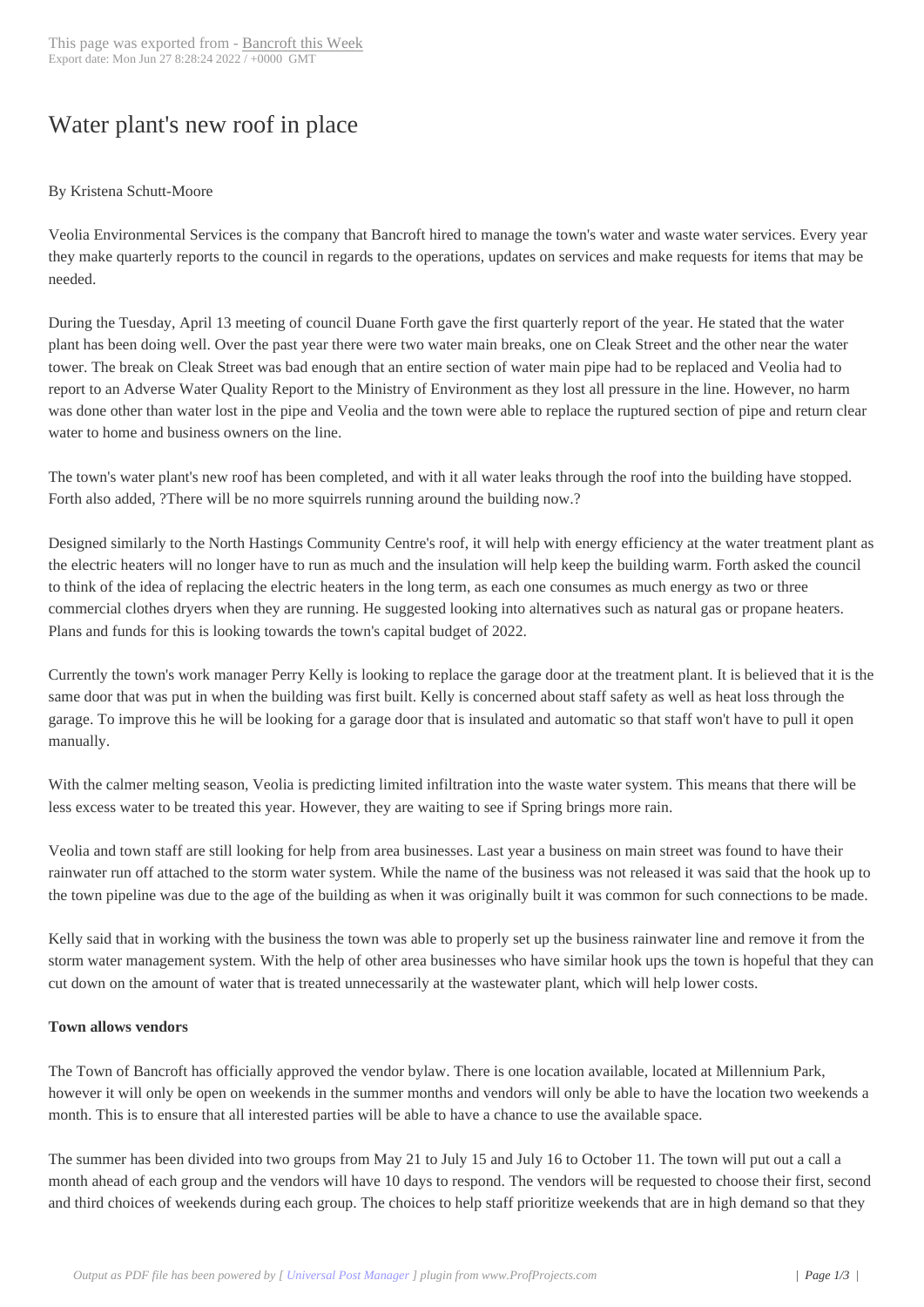can be appointed as fairly as p[ossible with the use o](http://www.bancroftthisweek.com/?p=11503)f a random number generator.

Each weekend rental will be a \$100 fee, with an additional \$50 surcharge if hydro is required. There will be no water made available. On long weekends the rental fee will be \$150.

Vendors who wish to use the space will have some limitations placed on them such as, not being allowed to cut down, prune or remove any trees or vegetation or alter any other feature in the area, serve, give away or supply alcohol at any time, or provide dining furnishings, including tables, chairs or dining tents.

Council passed this bylaw and vendors interested in more information about how to apply for a weekend can call the town office at 613-332-3331.

The Bancroft Business Improvement Area also put forward a proposal to create a Take-Out Hub at the vendor location. This hub would allow for people to order their meals from area businesses then take it to Millennium Park to eat. This is to help restaurants that are unable to have outdoor eating areas at their locations to still serve their food.

?We can't afford to lose our businesses,? executive officer of the BBIA Jody Yantha explained. ?They are all in dire straits. There is a really urgent need for us to do something to support them.?

In their application the BBIA included 10 letters of support from different restaurants in the town. The hub is to include an area to eat and a menu board so that hungry members of the public can call the businesses that offer delivery right at the park and have it delivered to them at the hub, plus it would be available throughout the week.

The BBIA has designed their Take-Out Hub to not need any additional support from the town other than take away garbage and top up hands sanitizer in the Millennium Park bathrooms. Both these requests are jobs the town's work crew already do.

The council voted that the BBIA's request be moved to a committee of the whole meeting so that it would give more time for council members to review the proposal and give both the BBIA members and the council members the ability to discuss and plan.

## **Council accepts some expenses**

The provincial government has moved back the deadline for the Asset Management Plan. The plan was originally due on July 1, but has now been moved back a full year to July 1, 2022.

The plan has to feature infrastructure items such as roads and buildings. So to help with this the staff brought forward a request to hire WSP Canada Inc. to help create the plan for \$175,000.

Town treasurer Bill Davie said that the staff wanted to get started on the plan sooner rather than later as 2022 is promising a very busy year with several large projects to be completed, such as the Connecting Link projects.

The council also approved the purchase of a roll off truck and trailer. This purchase will be debt financed by the town for a total of \$190,000 plus HST.

Infrastructure Ontario will be financing the entire purchase and then the town will make payments to Infrastructure Ontario. The payment plan term will be for five years with an interest rate of about two per cent.

The lease of two 2500 trucks was also passed by council. These are to replace the 2007 Chevrolet diesel three quarter ton for the public works department and the 2010 GMC half ton for the parks and recreation department. Both will be fit with snow plows at a later date.